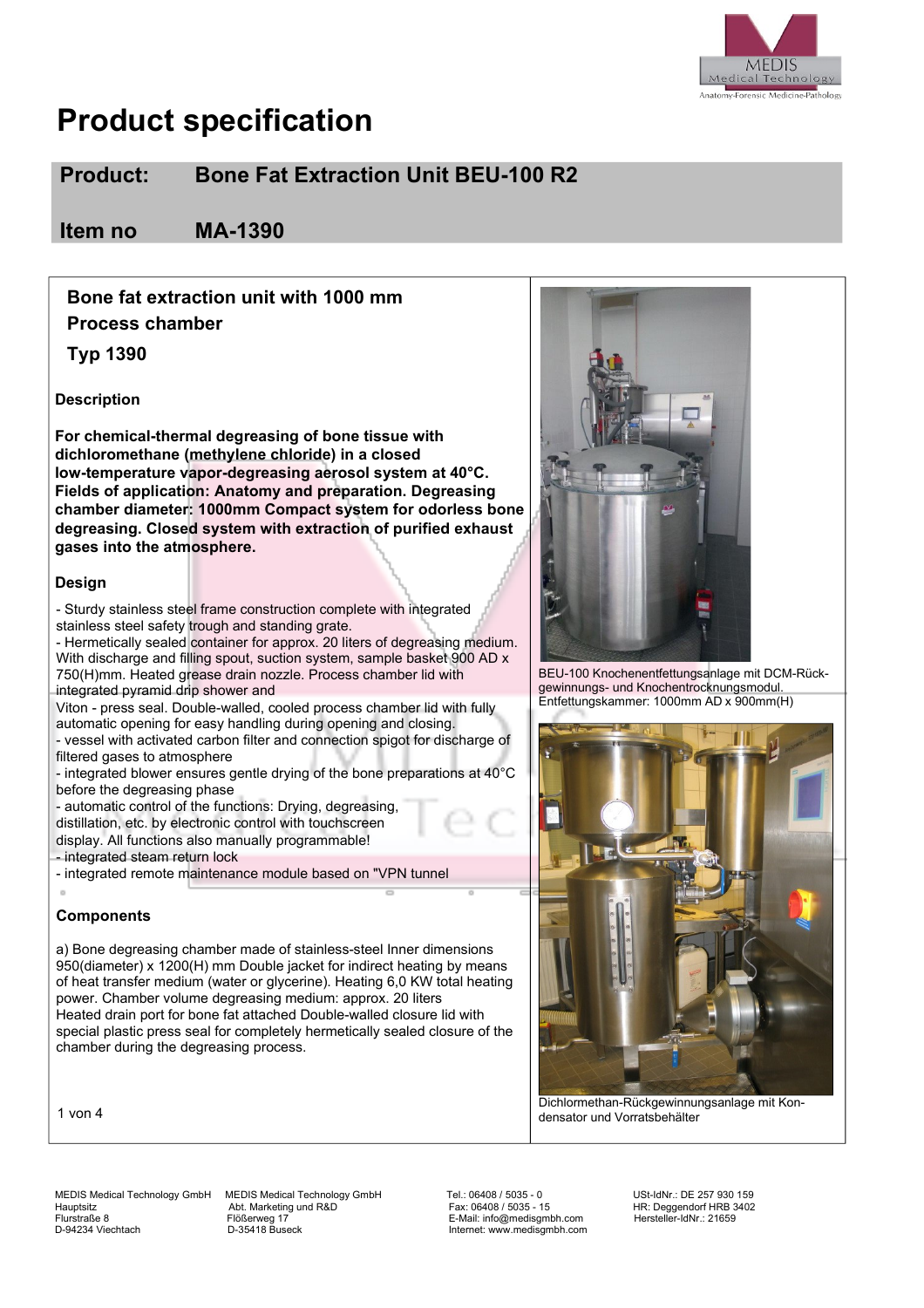

The lid is equipped with a counterweight, so that the opening and closing can be easily performed by any person. Lid in double-walled design with cooling. Bottom of lid with drop shower for wetting the bone samples to be degreased (suspended or lying on the grid insert). Inner container Incl. a ceiling safety switch with magnetic interlock (without the freethe safety switch on the vessel lid, the unit cannot be put into operation.

Plant cannot be put into operation.

a) Recovery unit for degreasing agent incl. condenser and storage tank

b) Programmable bone drying unit at 40 °C with integrated activated carbon filter and fan

c) Cold water generator (option = strongly recommended). With circulating pump for closed circuit. Power consumption: 550W; current consumption: 2,6 A; refrigerant: R 134 a; stepless temperature control from +3 to +21°C. Connection: 230V / 50Hz

### **Paneling and fittings**

The entire chamber surrounded with 40 mm thermal insulation. Outer shell made of stainless-steel sheet, ground. Splash-proof construction. Adjustable feet for level, leveled placement and installation. Direct access to all fittings, heating elements and other components.

#### **Electrical components**

- thermal fuse (80°C) against overheating
- electronic thermo-sensor, type PT 100 chamber temperature
- electronic thermo-sensor, type PT 100 heat transfer medium

#### **Inserts for bone specimens**

- Standard basket 900mm AD / 600mm high with hanging grid

- Set of suspension bars



Heated outlet for bone fat on the front



Process basket with suspension grid

2 von 4

MEDIS Medical Technology GmbH MEDIS Medical Technology GmbH Tel.: 06408 / 5035 - 0 USt-IdNr.: DE 257 930 159<br>Abt. Marketing und R&D Fax: 06408 / 5035 - 15 HR: Deggendorf HRB 3402 Hauptsitz Abt. Marketing und R&D Fax: 06408 / 5035 - 15 HR: Deggendorf HRB 3402<br>Hauptsitz Abt. Marketing und R&D Fax: 06408 / 5035 - 15 HR: Deggendorf HRB 3402<br>Flurstraße 8 Flößerweg 17 E-Mail: info@medisgmbh.com Herstelle Flurstraße 8 Flößerweg 17 E-Mail: info@medisgmbh.com Hersteller-IdNr.: 21659

Internet: www.medisgmbh.com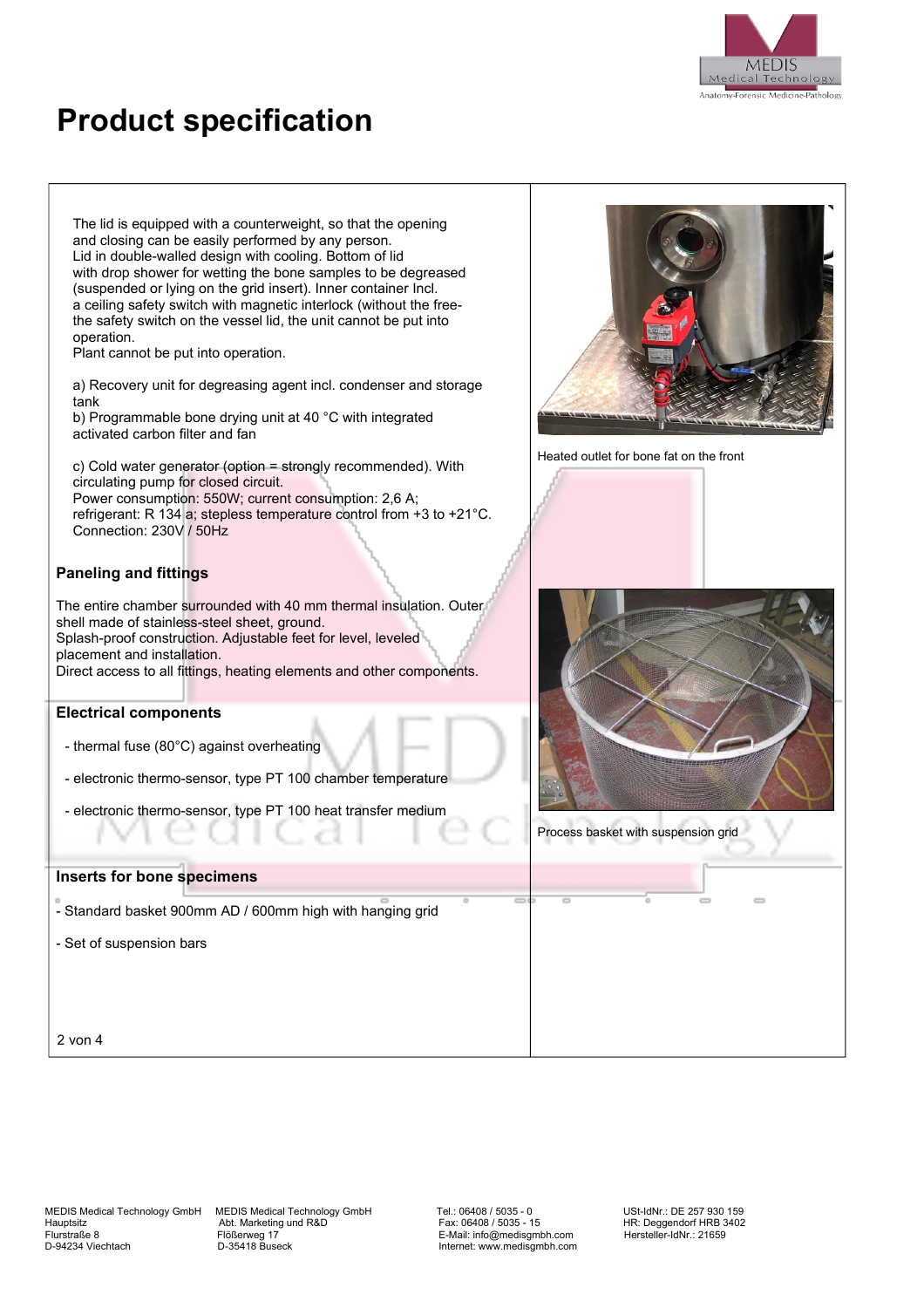

| <b>Fittings</b>                                                                                                                                                                        |                                                                                           |                                                                                                                 |  |  |
|----------------------------------------------------------------------------------------------------------------------------------------------------------------------------------------|-------------------------------------------------------------------------------------------|-----------------------------------------------------------------------------------------------------------------|--|--|
| - Filler neck for the heat transfer medium (1/2")                                                                                                                                      |                                                                                           |                                                                                                                 |  |  |
| - Drain valves                                                                                                                                                                         |                                                                                           |                                                                                                                 |  |  |
| - Filling valves / drain valves / overflow valves                                                                                                                                      |                                                                                           |                                                                                                                 |  |  |
| - Connections for automatic filling                                                                                                                                                    |                                                                                           |                                                                                                                 |  |  |
| - Sight glass indicator for the heat transfer medium (water)                                                                                                                           |                                                                                           |                                                                                                                 |  |  |
| <b>Stainless steel control cabinet</b>                                                                                                                                                 |                                                                                           | $\overline{\blacksquare}$                                                                                       |  |  |
| - with touch screen display for fully electronic control of the<br>bone extraction unit<br>- Dust and splash proof design with door seal.<br>- On and off switch<br><b>Functions</b>   | Heat transfer medium temperature, chamber                                                 |                                                                                                                 |  |  |
| Digital display of:<br>expiration time, function heaters.                                                                                                                              | Temperature (set and actual temperature),<br>Total run time, process, remaining run time, | Stainless steel control cabinet                                                                                 |  |  |
| Monitoring of:                                                                                                                                                                         | Temperature heat transfer medium, Temperature<br>degreasing chamber, function heaters     | <b>SIEMENS</b><br>SIMATIC HMI                                                                                   |  |  |
| <b>Programs</b><br>Knochenentfettungsanlage MA-1390<br>- Drying (drying of bones by integrated fan at max. 40°C before<br>Schrittkette AUS<br>degreasing).<br>2,00 Std<br>- Degreasing |                                                                                           |                                                                                                                 |  |  |
| - Back distillation (for clean separation of bone fat, solvent and process<br>water).<br>- Ventilation of the vessel before opening the lid                                            |                                                                                           | $stratsbehatter$ $[0,0]$                                                                                        |  |  |
| <b>Technical data</b>                                                                                                                                                                  |                                                                                           |                                                                                                                 |  |  |
| 3 Ph / N / PE / 400 V / 50 Hz<br>Operating voltage:<br>Connected load:<br><b>10 KW</b>                                                                                                 |                                                                                           |                                                                                                                 |  |  |
| Working temperature: $+40$ °C to + 55 °C<br>Material:<br>product touched parts                                                                                                         | stainless steel EN / DIN 1.4571 for all                                                   | color touch screen display for operating of the<br>system, only the process cover must be tightened<br>by hand. |  |  |
| - Network socket                                                                                                                                                                       |                                                                                           |                                                                                                                 |  |  |
| $3$ von $4$                                                                                                                                                                            |                                                                                           |                                                                                                                 |  |  |